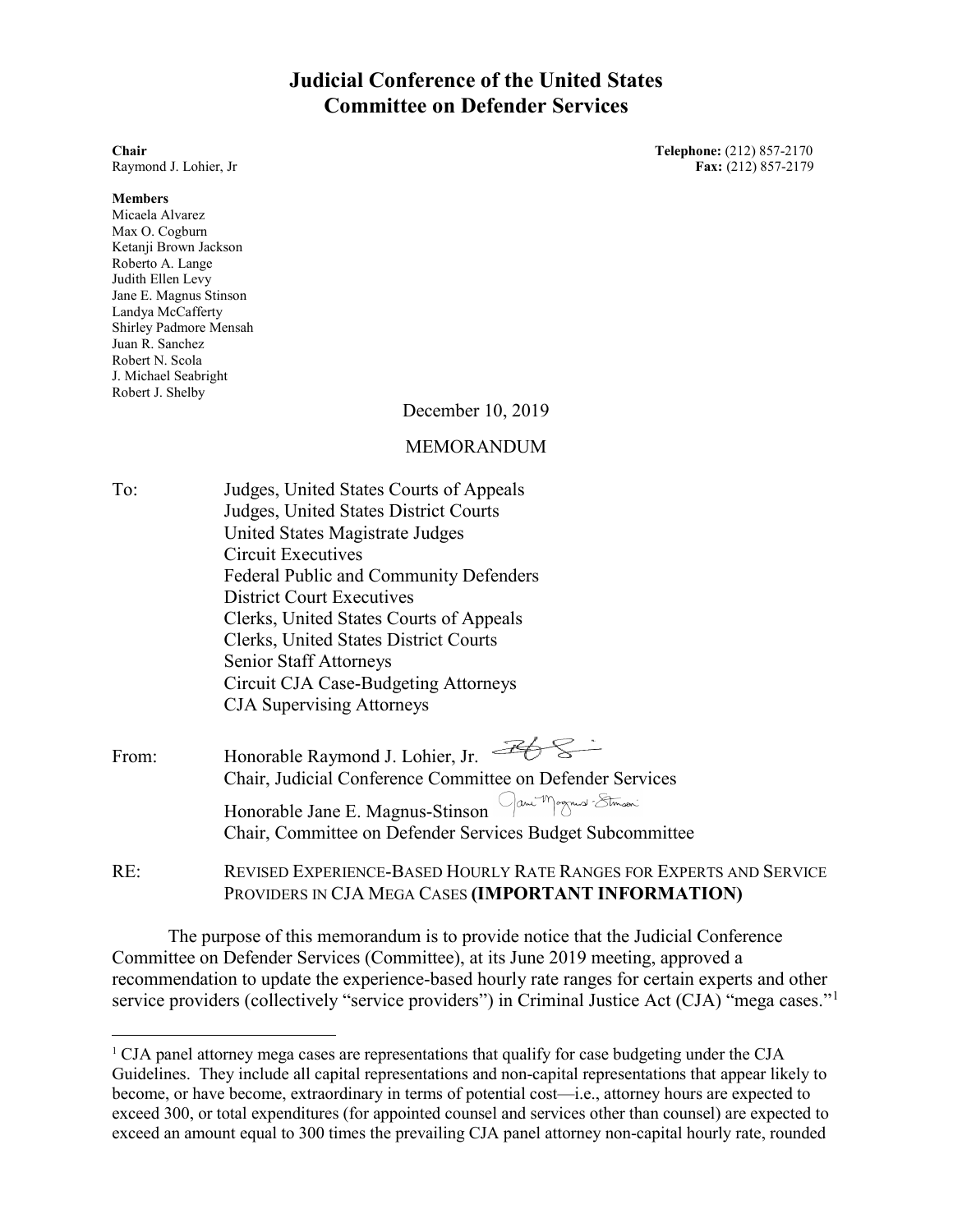Revised Experience-Based Hourly Rate Ranges for Page 2 Experts and Service Providers in CJA Mega Cases

The Committee adopted the original rate ranges as a cost-containment measure in December 2013 and implemented them in 2014. *See* "Cost-Containment Initiatives Regarding CJA Service Providers," February 26, 2014, *available at* [http://jnet.ao.dcn/court-services/cja-panel-attorneys](http://jnet.ao.dcn/court-services/cja-panel-attorneys-and-defenders/cost-containment-initiatives-regarding-cja-service-providers)[and-defenders/cost-containment-initiatives-regarding-cja-service-providers.](http://jnet.ao.dcn/court-services/cja-panel-attorneys-and-defenders/cost-containment-initiatives-regarding-cja-service-providers)

The initial experience-based ranges were developed in 2013 to serve as national, presumptively reasonable hourly-rate ranges for five categories of service providers commonly used in CJA mega cases: (1) law students, (2) investigators, (3) paralegals, (4) mitigation specialists, and (5) jury consultants. The ranges apply in both CJA panel attorney mega cases and federal defender organization (FDO) mega cases (*see supra* note 1) and were devised with extensive input from an expert panel of Defender Services program stakeholders and working and advisory group members.

In light of the severe budgetary constraints that the judiciary experienced from FY 2012 through FY 2014, the Committee adopted these presumptive experience-based ranges in an effort to reduce service provider costs in potentially high-cost CJA representations. The Committee's February 26, 2014 memorandum announcing the ranges urged courts to require adherence to them in CJA mega cases and also provided guidance on applying them. The memorandum emphasized that while the ranges were devised to achieve cost-efficiencies, they would also help ensure the continued provision of high-quality representation under the CJA.

In 2018, a reassessment of the 2013 experience-based ranges was undertaken after reports from Defender Services program stakeholders indicated that the 2013 ranges could no longer ensure a level of CJA representation consistent with the best practices of the legal profession. As with the development of the initial 2013 ranges, this reassessment was accomplished with significant input from stakeholders and constituents. Specifically, there was a six-month, national survey of several groups (including federal defenders, CJA panel attorneys, CJA service providers, and circuit CJA case-budgeting attorneys), culminating in recommendations from the Defender Services working and advisory groups that the Committee: (1) reemphasize the need for flexibility in applying the experience-based ranges (as some courts have misinterpreted them to reflect absolute ceilings); (2) establish a practice of regularly reviewing the ranges to ensure that they continue to permit retention of qualified service providers; and (3) increase the hourly rate ranges for paralegals, investigators, and mitigation specialists, as the survey revealed that the 2013 ranges currently often impede retention of these types of service providers for CJA panel attorney mega cases.

 $\overline{a}$ 

up to the nearest thousand. Federal defender organization (FDO) mega cases are representations whose anticipated costs cannot be subsumed within an FDO's existing budget and whose funding requirements exceed authority that the Committee has delegated to DSO to increase an FDO's budget. Because FDOs are funded through budgets approved by the Committee, service provider funding requests in FDO mega cases are reviewed by the Committee's Budget Subcommittee rather than by presiding judges, as is done in CJA panel attorney mega cases.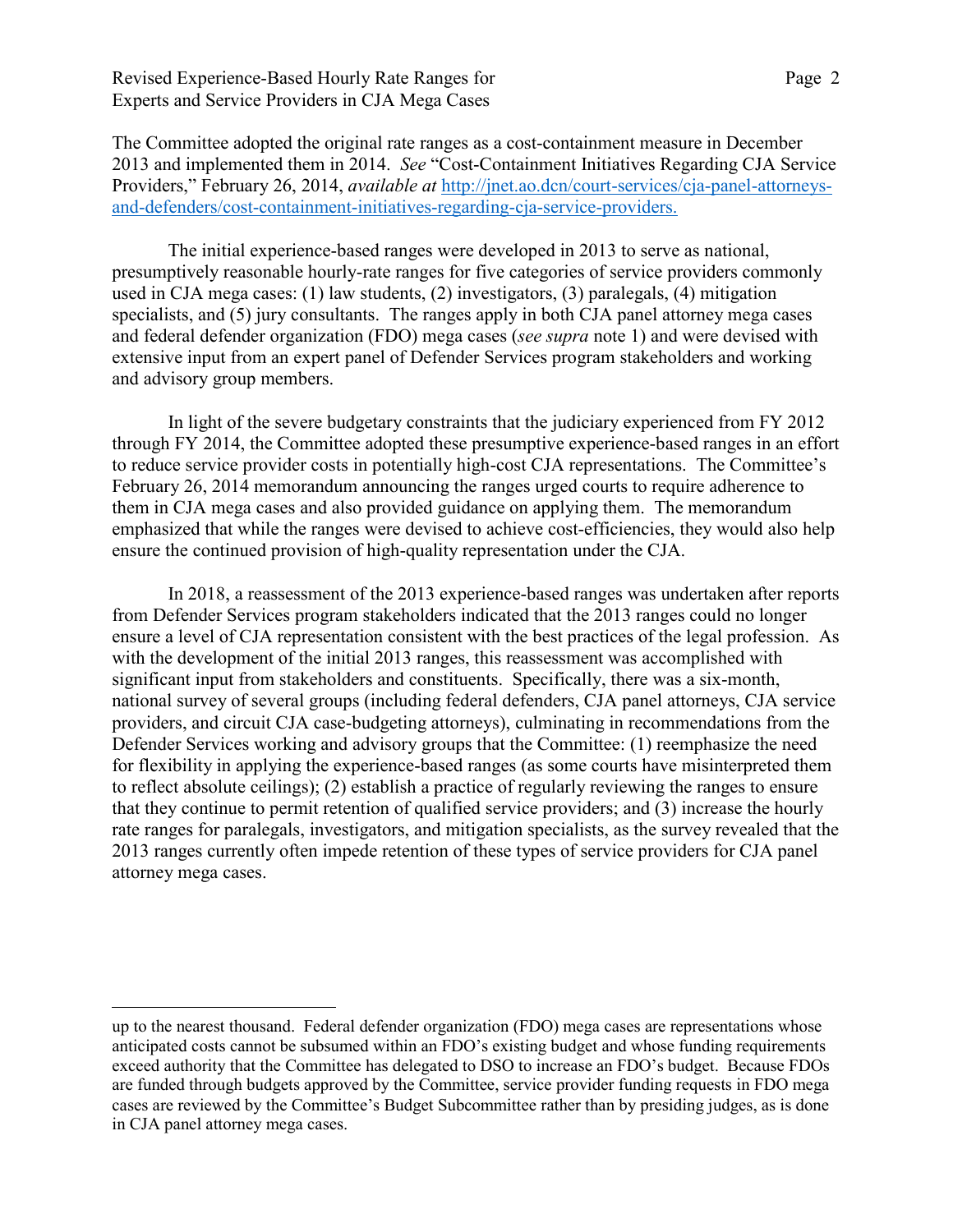Revised Experience-Based Hourly Rate Ranges for Page 3 Experts and Service Providers in CJA Mega Cases

At its June 2019 meeting, the Committee approved these recommendations and adopted the following adjusted ranges: (1) paralegals, \$75-\$125 (increased from \$25-\$55), with the higher end of the range available for paralegals with specialized skills, such as IT competencies to perform complex litigation support; (2) investigators, \$75-\$125 (increased from \$55-\$100), with the higher end of the range available for investigators with specialized skills, such as foreign-language fluency or mastery of one or more relevant areas of forensic science; and (3) mitigation specialists, \$125-\$175 (increased from \$75-\$100), with the higher end of the range available for mitigation specialists with specialized skills, such as foreign-language fluency, particular mental health expertise, or mastery of important legal developments, including in capital cases. The higher end of the ranges is also available to address relative scarcity of necessary experts and service providers. Because the reassessment indicated that there currently is no need to increase the ranges for jury consultants and law students, the Committee did not increase the ranges for those two groups of service providers. The Committee did, however, emphasize the need for flexibility in applying the ranges and the importance of reviewing the ranges every two to three years, or even sooner if necessary.

The Committee recognizes that these updated ranges for paralegals, investigators, and mitigation specialists reflect significant increases above the 2013 experience-based ranges. The Committee adopted the increases for several reasons, including:

- the 2013 ranges were based on rates that had been in effect for several years prior to 2013 and have remained unchanged (in contrast to CJA panel attorney rates, which have risen steadily) even as the duties, skills, and knowledge required of service providers within these groups have grown more complex;<sup>[2](#page-2-0)</sup>
- paralegals, investigators, and mitigation specialists with specialized skills are often critical for CJA mega cases and, in recognition of their importance, some federal districts and circuits already authorize hourly rates higher than the 2013 experience-based ranges for these service providers;
- the revised ranges reflect the full spectrum of services that might be needed of paralegals, investigators, and mitigation specialists—from routine to highly specialized— and thus encompass rates appropriate for tasks and levels of specialization from across the entire spectrum; and
- there are not enough private practitioners within these three categories of service providers, and the revised ranges are designed to expand the pool of qualified private practice service providers, thereby enhance the ability of CJA panel attorneys to identify and hire them, and ultimately reduce or even eliminate the disparity between panel attorneys and FDOs in the provision of representation in mega cases.

<span id="page-2-0"></span> <sup>2</sup> For example, paralegal functions have expanded to include IT skills necessary to perform complex litigation support. Similarly, investigators with specialized expertise, such as foreign-language fluency or mastery of one or more areas of forensic science (e.g., forensic psychology, digital forensics), are increasingly necessary in CJA mega cases. Mitigation specialists are required to have expert knowledge of continually shifting medical, mental health, sociological, and legal concepts; participate in ongoing, exhaustive investigations; and develop and present evidence at multiple stages of long-running cases.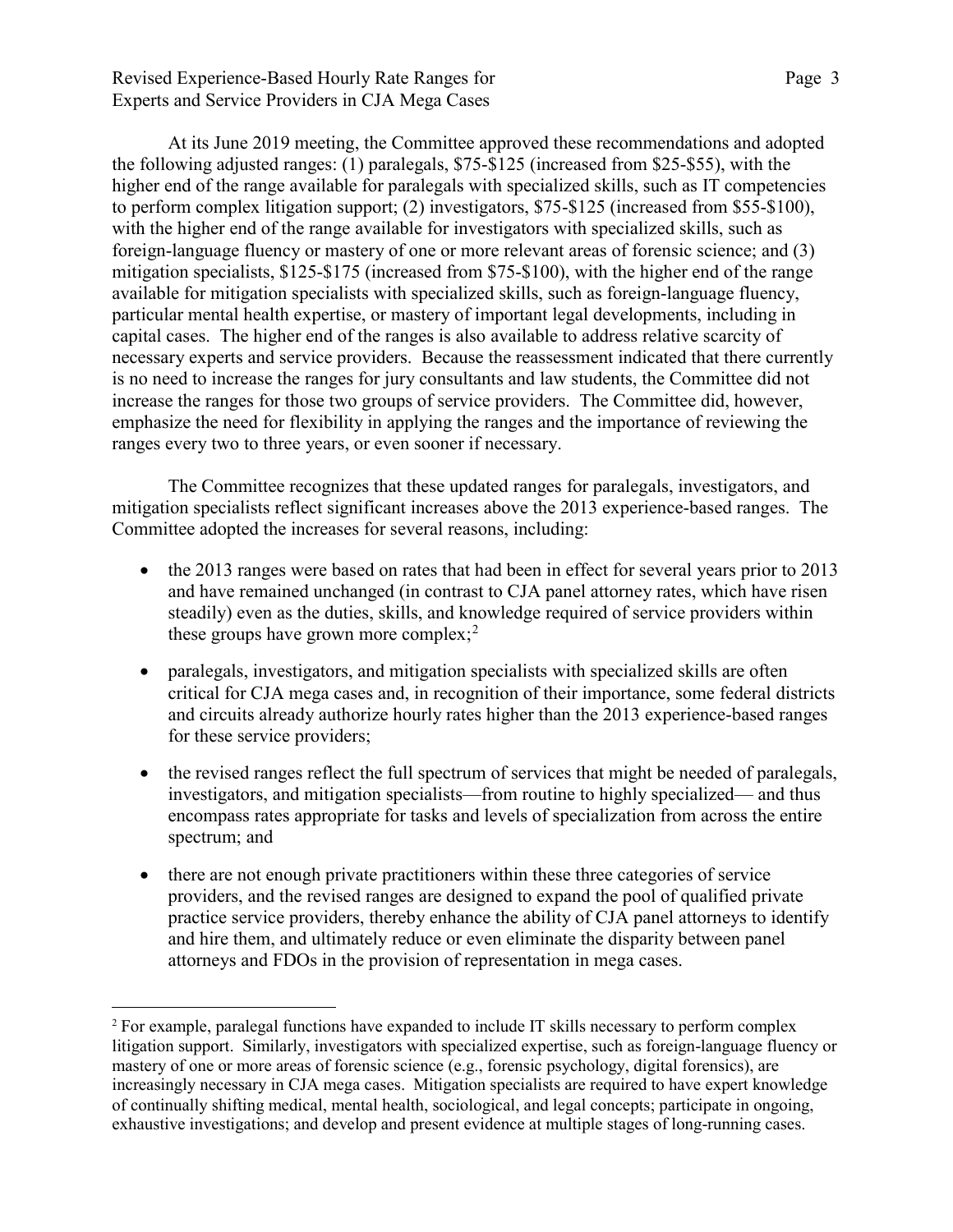Revised Experience-Based Hourly Rate Ranges for Page 4 Experts and Service Providers in CJA Mega Cases

Judges retain the authority to approve rates outside the revised ranges for good cause and are not precluded from authorizing higher or lower rates — e.g., reduced rates for lessexperienced staff performing work under the direction of more experienced professionals. Indeed, the Committee anticipates that most service providers will be compensated at the low end of the revised rates, and that compensation above the base amount will be rare and reserved for providers with extraordinary skills or to address unusual difficulties with provider availability. The Committee's original guidance on applying the experience-based ranges thus remains unchanged: Presiding judges retain the discretion to approve rates outside the experience-based ranges where justified by case-specific circumstances, such as the necessity for unique qualifications of service providers or relative scarcity of service providers, and the Committee encourages all judicial officers to interpret and apply the ranges flexibly based on the individual circumstances of each case.

A chart of the revised experience-based ranges and accompanying guidance is attached. These are effective for work performed on or after the date of this memo. If you have any questions or concerns, please feel free to contact the Defender Services Office Legal and Policy Division at (202) 502-3030 or DSO LPD@ao.uscourts.gov.

### Attachment

cc: CJA Panel Attorney District Representatives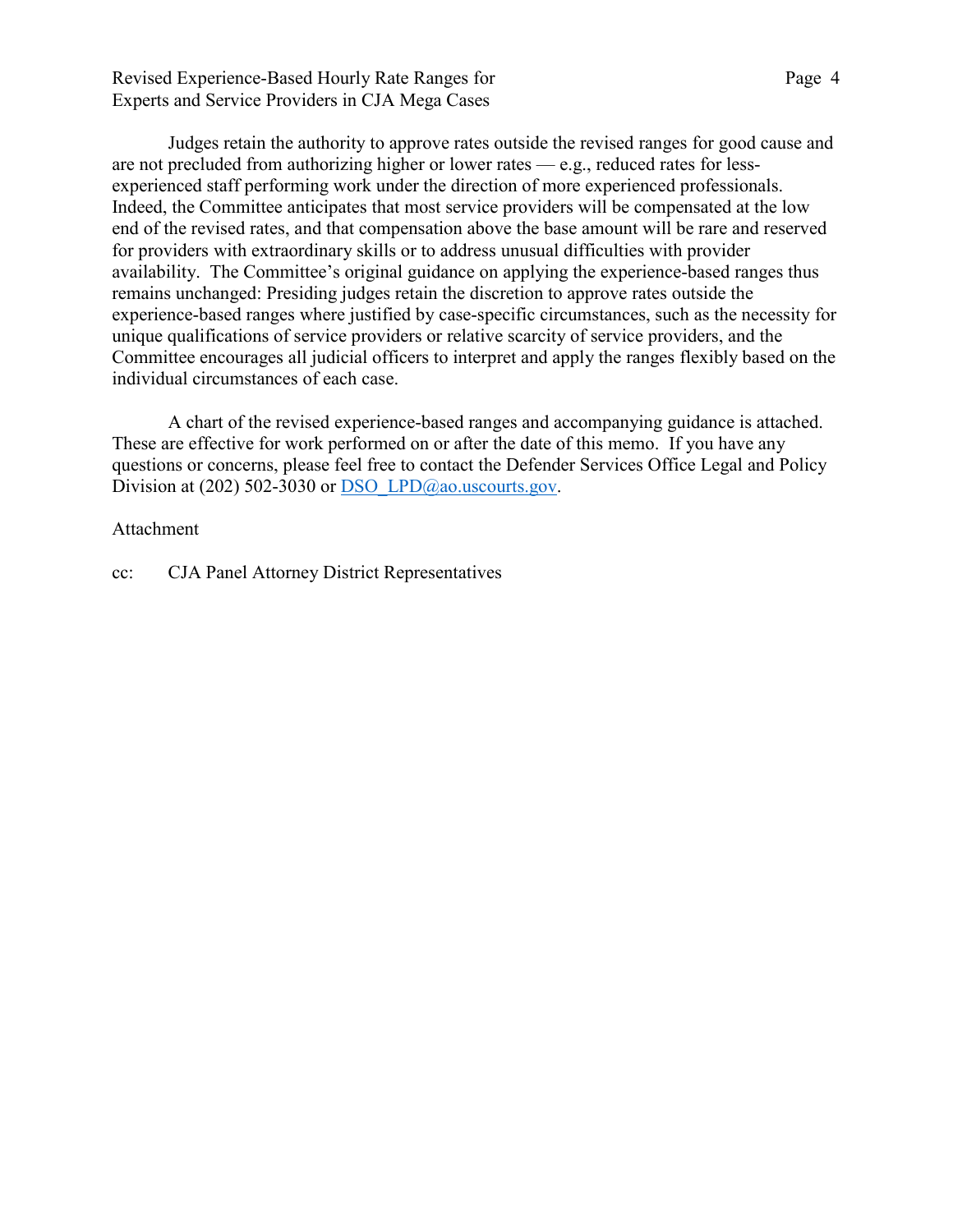# **Experience-Based Hourly-Rate Ranges for Service Providers in CJA Mega Cases**

**Courts should consider the use in CJA mega cases[1](#page-4-0) of the experience-based (presumptively reasonable) hourly rate ranges in the chart below and, if used, require permission of the presiding judicial officer to exceed the ranges. The ranges do not constitute ceilings.** 

**Given the increases adopted through these updated ranges, it is anticipated that most service providers will be compensated at the low end of the revised rates. Compensation above that base amount should be reserved for providers with extraordinary skills or to address unusual difficulties with service provider availability. The chart includes explanatory language to help guide application of the ranges for paralegals, investigators, and mitigation specialists. Rates outside these experience-based ranges are permissible where justified by case-specific circumstances or the unique qualifications of service providers. Judicial officers are strongly encouraged to apply the ranges flexibly based on the circumstances of individual cases.**

| Category                      | <b>Experience-Based Hourly Ranges</b>                                                                                                                                                               |
|-------------------------------|-----------------------------------------------------------------------------------------------------------------------------------------------------------------------------------------------------|
| Law Students                  | $$15 - $25$                                                                                                                                                                                         |
| Paralegals                    | \$75 - \$125 - higher end of range for paralegals with<br>specialized skills, such as IT competencies to perform<br>complex litigation support                                                      |
| Investigators                 | \$75 - \$125 - higher end of the range for investigators with<br>specialized skills, such as foreign-language fluency or mastery<br>of one or more relevant areas of forensic science               |
| <b>Mitigation Specialists</b> | \$125 - \$175 - higher end of the range for mitigation specialists<br>with specialized skills, such as foreign-language fluency;<br>mental health expertise; or mastery of relevant legal standards |
| <b>Jury Consultants</b>       | $$150 - $225$                                                                                                                                                                                       |

<span id="page-4-0"></span> <sup>1</sup> CJA panel attorney mega cases are representations that qualify for case budgeting under the CJA Guidelines, which include all capital representations and non-capital representations that appear likely to become, or have become, extraordinary in terms of potential cost—i.e., attorney hours are expected to exceed 300 or total expenditures (for appointed counsel and services other than counsel) are expected to exceed an amount equal to 300 times the prevailing CJA panel attorney non-capital hourly rate, rounded up to the nearest thousand. Federal defender organization (FDO) mega cases are representations whose anticipated costs cannot be subsumed within an FDO's existing budget and whose funding requirements exceed authority that the Defender Services Committee has delegated to DSO to increase an FDO's budget. Because FDOs are funded through budgets approved by the Committee, service provider funding requests in FDO mega cases are reviewed by the Committee's Budget Subcommittee rather than by presiding judges, as is done in CJA panel attorney mega cases.